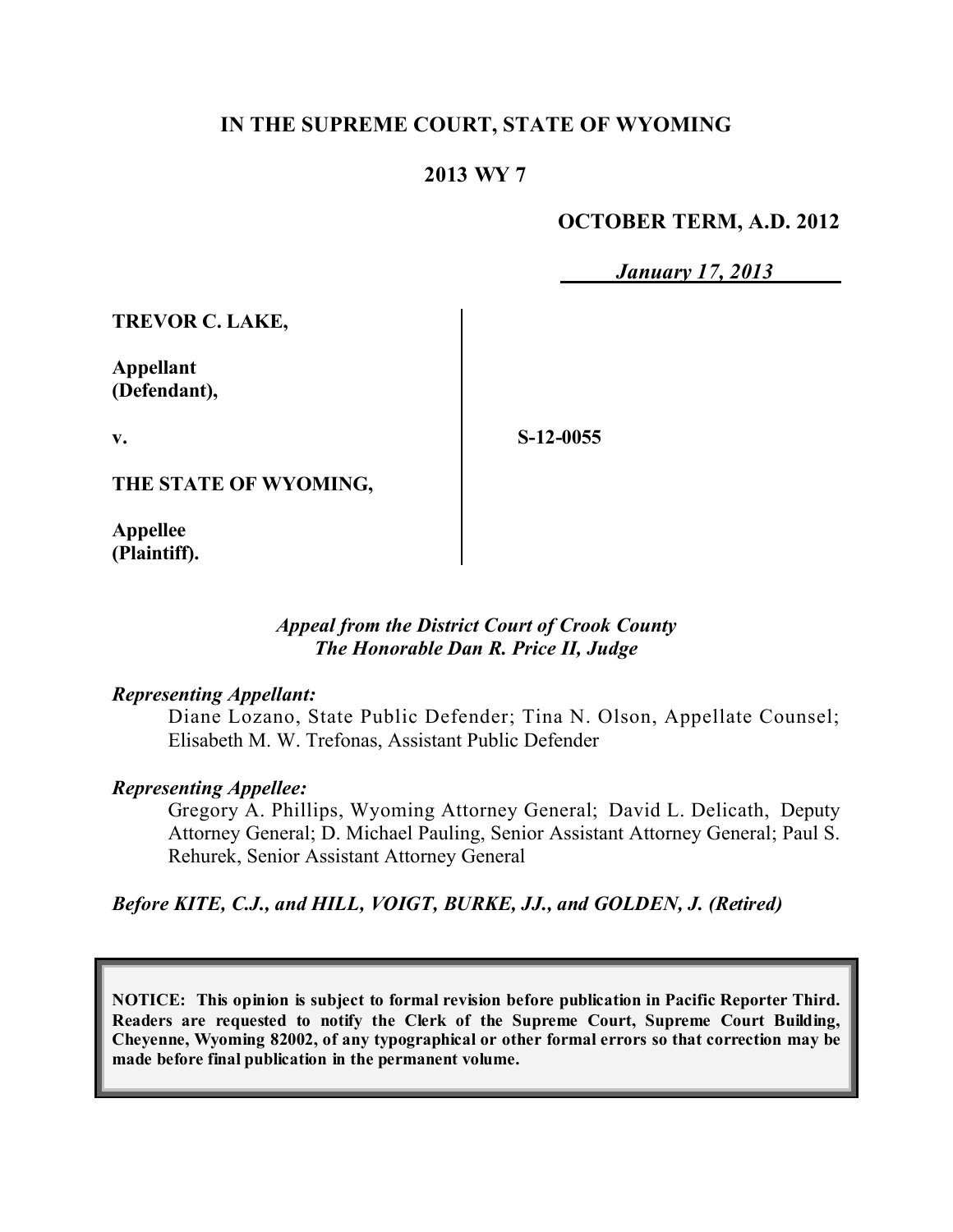**GOLDEN**, Justice (Retired).

[¶1] Following a jury trial, Trevor C. Lake (Lake) was convicted of taking a controlled substance into a jail. Lake appeals his conviction, claiming that the district court erred by seating an unqualified juror. He also contends that the court erred in sentencing by not giving him full credit for time spent in presentence incarceration. We affirm.

## **ISSUES**

[¶2] Lake presents the following issues for our review:

I. Whether it is error to empanel a juror, who is not a resident of the County where the proceedings are held, when this renders the juror unqualified in violation of the Wyoming and United States Constitutions.

II. Whether an illegal Sentence must be corrected when credit for time served was improperly calculated and applied at Sentencing.

# **FACTS**

[¶3] On October 15, 2010, Lake was arrested on three counts of aggravated assault and was jailed in the Crook County Detention Center. Before his October 2010 arrest, Lake had undergone surgery for a work injury and, both before and after his arrest, he was taking Percocet, a pain medication prescribed by his physician.

[¶4] On November 22, 2010, Lake was granted a furlough to travel to Casper for a medical appointment and to obtain refill prescriptions for Percocet and another drug. When Lake returned to the Crook County Detention Center later that day, he turned his medications over to an officer who placed them in the facility's "med room." On November 23, 2010, following a report from Lake's cell mate, Lake's cell was searched. Officers discovered eleven Percocet pills in a deodorant container that belonged to Lake and, on further investigation, they discovered that ten pills were missing from the bottle of Percocet Lake had turned in when he returned from his furlough the evening before.

[¶5] On June 1, 2011, while Lake was still being held on the original assault charges, the State filed an Information charging Lake with taking a controlled substance into the Crook County Detention Center in violation of Wyo. Stat. Ann. § 6-5-208. The district court issued an arrest warrant on June 1, 2011, and on that same date, the warrant was served on Lake in jail.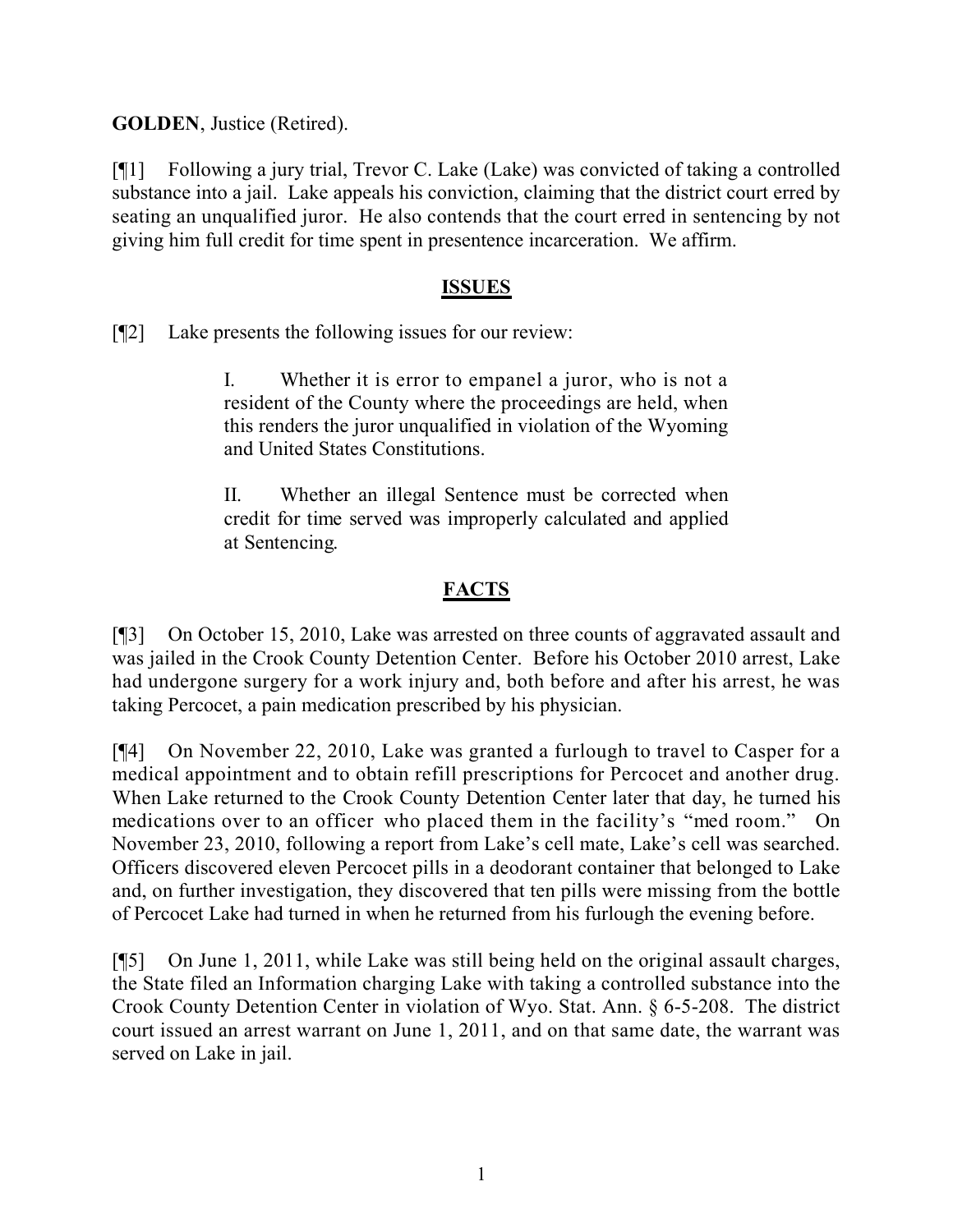[¶6] On June 14, 2011, pursuant to a plea deal that reduced the original charges against Lake from aggravated assault to misdemeanor reckless endangering, Lake entered a guilty plea to reckless endangering. The district court sentenced him to serve a one-year jail sentence, with credit for 242 days of presentence incarceration. The sentence for the reckless endangering conviction thus expired on October 15, 2011.

[¶7] While Lake was serving his sentence on the reckless endangering conviction, the felony charge against him for taking a controlled substance into a jail proceeded through motions and to a jury trial, which began on October 3, 2011. At the commencement of the jury trial, the district court addressed the entire jury panel and inquired into the jurors' qualifications under Wyo. Stat. Ann. § 1-11-101(a), which included questions about residency in the county. Neither party objected to the jurors' general qualifications, and the court made a finding that the panel members were qualified.

[¶8] The district court thereafter began empanelling a jury. After administering an oath to the panel, the clerk drew the names of thirty-one panel members as candidates to fill the jury. Following instructions from the court, each prospective juror stood and provided certain personal information such as residence, occupation, and prior jury experience. When Juror 21 stood up, she stated her name and said, "I've been a resident of Crook County up until the last 30 days for 16 years. I am currently a resident in Campbell County."

[¶9] After the juror introductions, the attorneys conducted voir dire, and neither attorney questioned Juror 21 about her residency status. After voir dire, counsel for the State and for Lake passed the jury for cause. After the attorneys exercised their peremptory challenges, and before the jury was brought back into the courtroom, the following exchange occurred between the court and the attorneys:

> THE COURT: All right. Do we have anything further before we bring the jury in and seat them for purposes of the matter?

> [PROSECUTOR]: Your Honor, I guess I do have one. I don't know if it's a question or a concern, and that would be in regard to juror 21, . . . . I believe she stated that she had just recently moved to Campbell County within 30 days. I don't know if that has any affect [sic].

> THE COURT: Well, now is not a time to raise it. You passed for qualifications. You didn't have any questions. The statute says, citizen of the United States who has been a resident of the state and of the county 90 days before being selected and returned.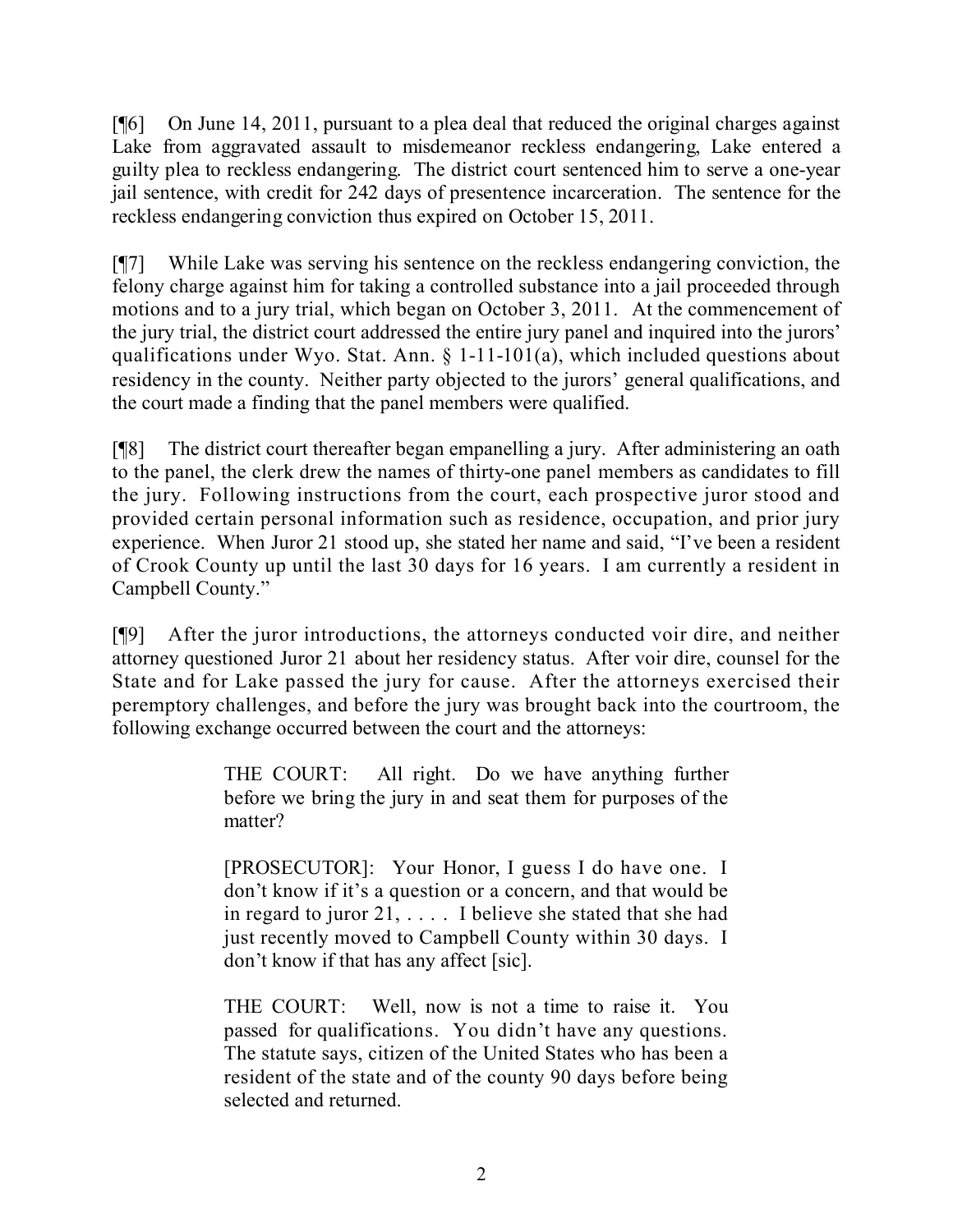I think she was. I think she just recently changed. She's here and there were no questions or objections even after that information came up, so I think it's all right. She's here. We're proceeding.

Anything else from the defense?

[DEFENSE ATTORNEY]: Nothing, Your Honor, thank you.

[¶10] Following the presentation of evidence, the jury returned its guilty verdict on October 4, 2011. A sentencing hearing was held on December 21, 2011, and the district court imposed a sentence of twenty-four to thirty-six months, to be served consecutively to the sentence Lake had served on the reckless endangering conviction, which expired on October 15, 2011. The court granted a sentencing credit of sixty-nine days, representing the time between expiration of Lake's reckless endangering sentence and the sentencing hearing on December 21, 2011.

[¶11] The district court entered its sentence on December 21, 2011, and Lake timely filed his Notice of Appeal on January 6, 2012.

### **STANDARD OF REVIEW**

[¶12] Lake's challenge to juror qualifications presents issues of statutory interpretation and waiver, both of which are questions of law this Court reviews *de novo*. *Bloomer v. State*, 2009 WY 77, ¶ 8, 209 P.3d 574, 578 (Wyo. 2009) (statutory interpretation); *In re Wright*, 983 P.2d 1227, 1231 (Wyo. 1999), *overruled on other grounds by Torres v. State ex rel. Wyo. Workers' Safety & Comp. Div.*, 2004 WY 92, ¶ 7, 95 P.3d 794, 796 (Wyo. 2004) (waiver).

[¶13] Lake's challenge to the legality of his sentence likewise presents a question of law that we review *de novo*.

> The question of whether a sentence is illegal because it does not include proper credit for time served is a question of law that we review *de novo*. *Swain v. State*, 2009 WY 142, ¶ 8, 220 P.3d 504, 506 (Wyo. 2009).

*Hagerman v. State*, 2011 WY 151, ¶ 3, 264 P.3d 18, 19 (Wyo. 2011).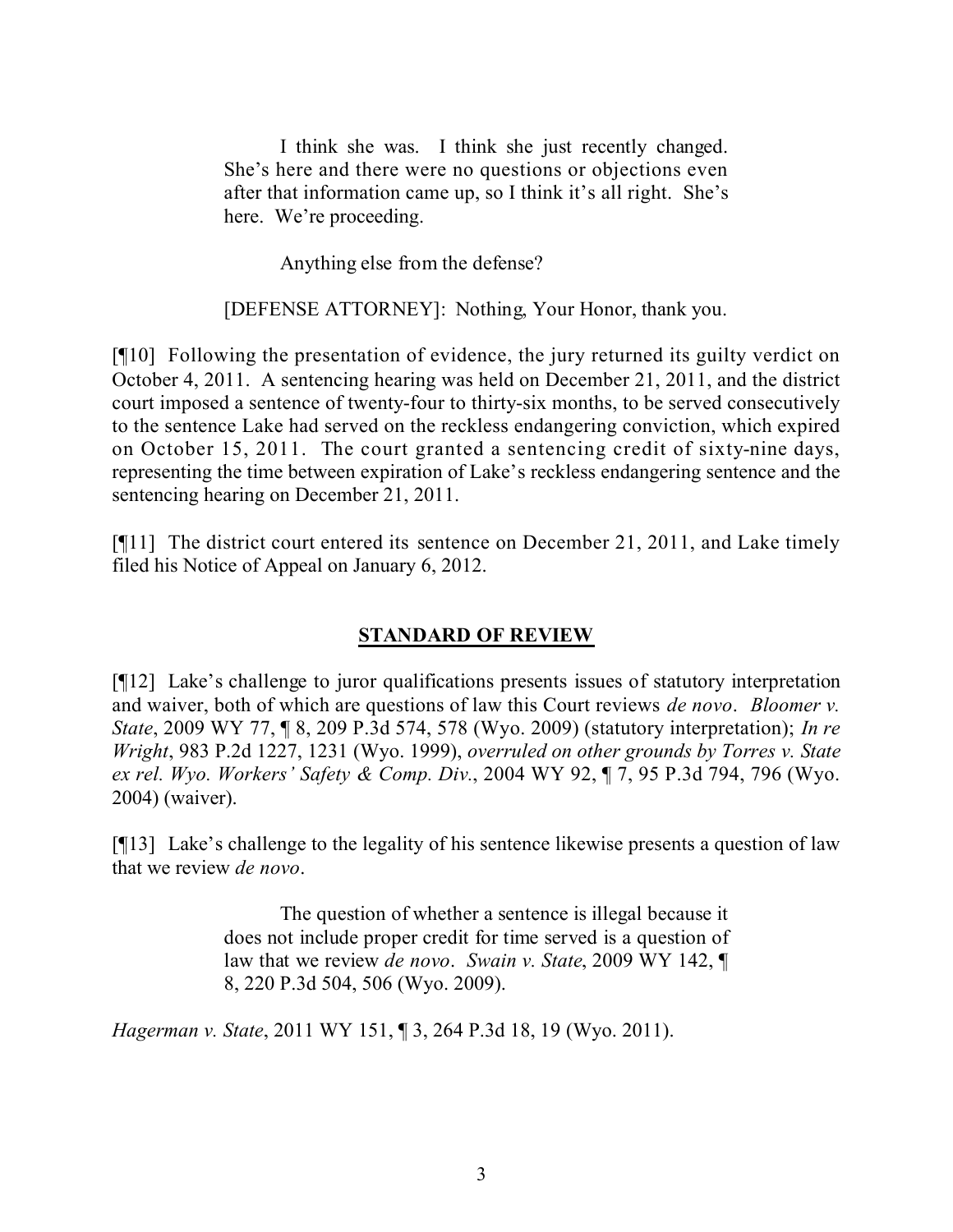### **DISCUSSION**

### **A. Juror Qualifications**

[¶14] In Wyoming, a person is competent to act as a juror if that person meets the requirements set forth in Wyo. Stat. Ann. § 1-11-101. The statutory requirement in dispute in this appeal is the requirement that the juror be "a resident of the state and of the county ninety (90) days before being selected and returned." Wyo. Stat. Ann. § 1-11- 101(a)(i) (LexisNexis 2011). Lake contends that this language requires that a juror reside in a county for the ninety-day period preceding any jury service in that county. The State, on the other hand, contends that "selected and returned" refers to the preparation of the base jury list, which is compiled and certified annually on April 1. Thus, the State contends, the ninety-day residency requirement refers to the period preceding the April 1 certification of the base jury list.

[¶15] Determining the meaning of the language "selected and returned" is a question of statutory interpretation, and we thus address the question using the following wellestablished rules:

> In interpreting statutes, our primary consideration is to determine the legislature's intent. All statutes must be construed *in pari materia* and, in ascertaining the meaning of a given law, all statutes relating to the same subject or having the same general purpose must be considered and construed in harmony. Statutory construction is a question of law, so our standard of review is de novo. We endeavor to interpret statutes in accordance with the legislature's intent. We begin by making an inquiry respecting the ordinary and obvious meaning of the words employed according to their arrangement and connection. We construe the statute as a whole, giving effect to every word, clause, and sentence, and we construe all parts of the statute *in pari materia.* When a statute is sufficiently clear and unambiguous, we give effect to the plain and ordinary meaning of the words and do not resort to the rules of statutory construction. Moreover, we must not give a statute a meaning that will nullify its operation if it is susceptible of another interpretation.

Moreover, we will not enlarge, stretch, expand, or extend a statute to matters that do not fall within its express provisions.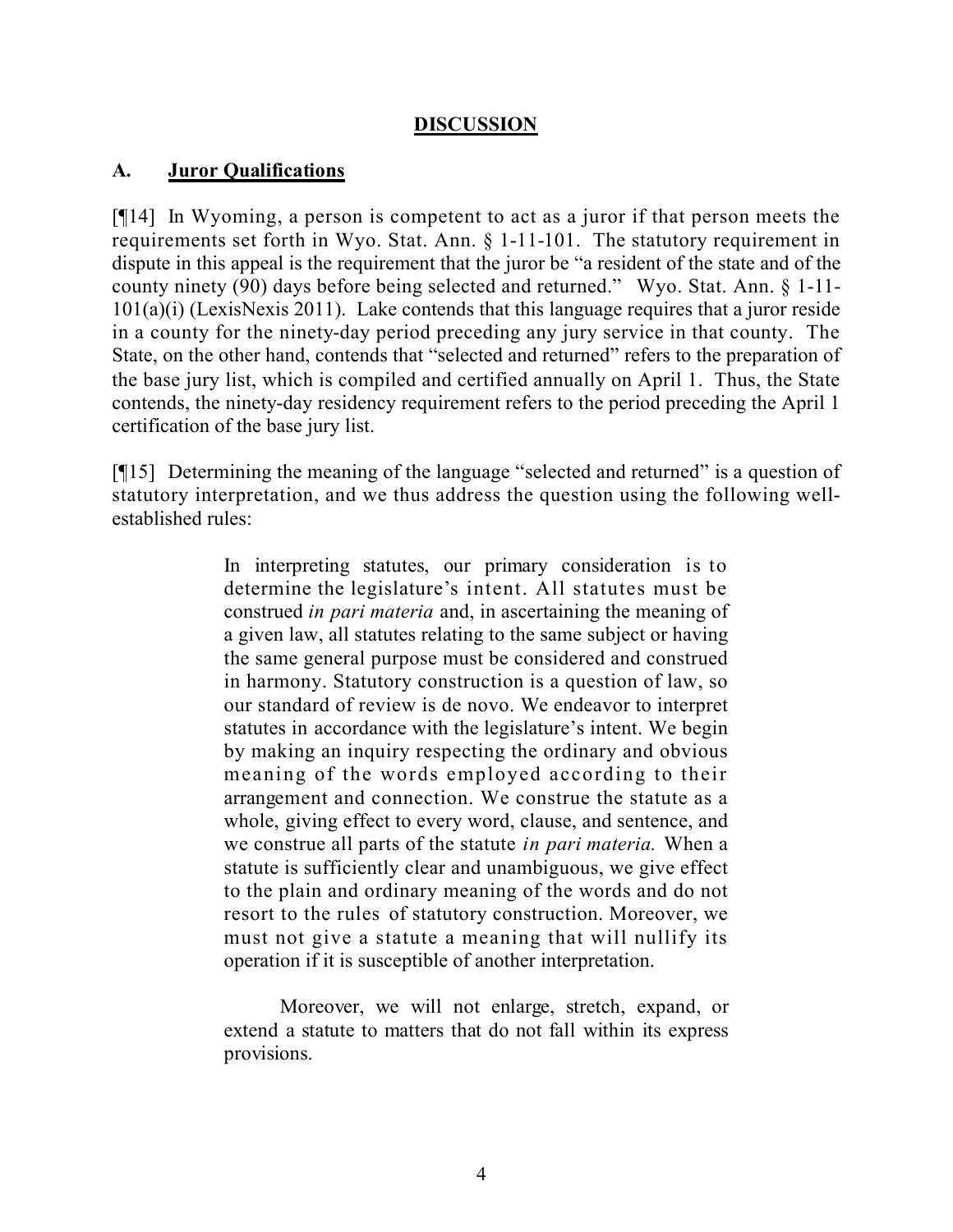Only if we determine the language of a statute is ambiguous will we proceed to the next step, which involves applying general principles of statutory construction to the language of the statute in order to construe any ambiguous language to accurately reflect the intent of the legislature. If this Court determines that the language of the statute is not ambiguous, there is no room for further construction. We will apply the language of the statute using its ordinary and obvious meaning.

*Redco Constr. v. Profile Prop., LLC*, 2012 WY 24, ¶ 26, 271 P.3d 408, 415-16 (Wyo. 2012) (quoting *Cheyenne Newspapers, Inc. v. Building Code Bd. of Appeals of City of Cheyenne*, 2010 WY 2, ¶ 9, 222 P.3d 158, 162 (Wyo. 2010)).

[¶16] The Wyoming statutes governing jury qualification, selection, and empaneling do not define the term "selected and returned." The term's ordinary meaning is, however, informed by other sources. As a starting point, a "jury list" is generally defined as a "list of persons who may be summoned to serve as jurors." *Black's Law Dictionary* 936 (9th ed. 2009). The common process for compiling and returning a jury list is described in the following authority:

> While the statutes vary as to certain details, the essential steps in making up the jury list consist in: (1) A *selection* by the proper officers of a list of names of those persons qualified to serve as jurors. (2) The signing, certification and *return* of this list to the clerk of the court, to be filed or recorded by him. (3) The copying of the names contained on the list upon separate slips or ballots which are deposited in the jury box or wheel from which the panel is subsequently drawn.

35 C.J. *Juries* § 213 (1924) (emphasis added and footnotes omitted).

[¶17] As indicated by the above-quoted overview, the use of the terms "selected" and "returned," or variations on those terms, is a reference to that point in the process when a jury list is being prepared. In that context, the terms refer, not to those jurors called to serve on a particular case, but rather to those selected to be included in the broader jury list, and the return of that list to the court.

[¶18] This is an interpretation that is consistent with Wyoming's statutorily-prescribed process of preparing a jury list and then subsequently summoning prospective jurors from that list. Wyoming's governing statutes define the qualifications for service as a juror. *See* Wyo. Stat. Ann. § 1-11-101. The statutes then provide for the preparation of a "list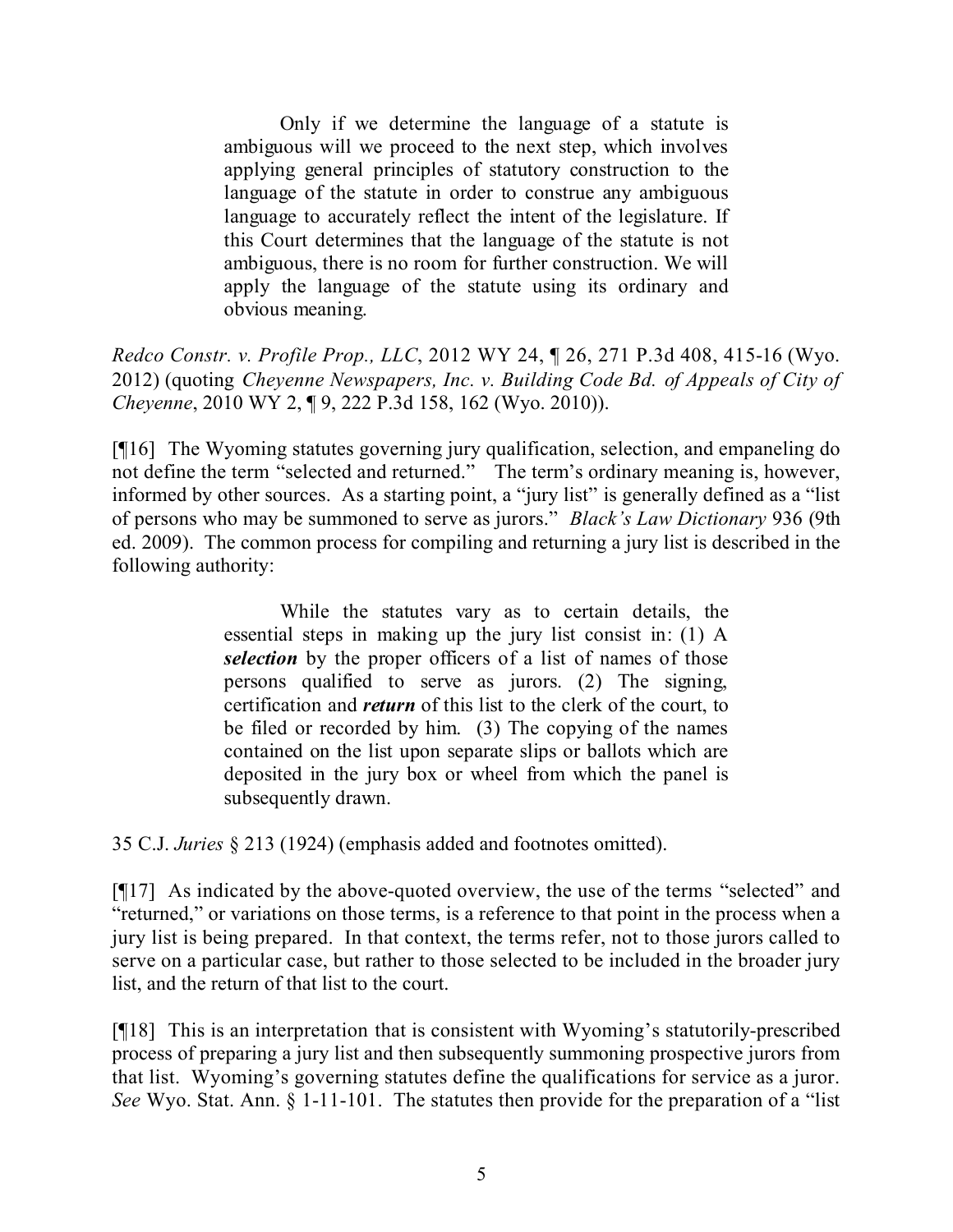of persons *qualified* to serve as trial jurors," which list serves as the "base jury list" from April 1 of the year in which the list is certified through March 31 of the following year. Wyo. Stat. Ann. § 1-11-106(a) (LexisNexis 2011) (emphasis added). After the base jury list is prepared, a clerk may summon jurors from that list to appear for trial as so ordered by a court. Wyo. Stat. Ann. § 1-11-106(b); Wyo. Stat. Ann. § 1-11-109 (LexisNexis 2011).

[¶19] By statute, the process for preparing the list of "qualified" jurors predates and is separate from the process for summoning jurors to service. It likewise predates and is separate from the process for seating a jury. We thus agree with the State that "selected and returned," as used in Wyo. Stat. Ann.  $\S$  1-11-101(a)(i), relates to the preparation of the base jury list – the list of qualified jurors. *See also Smith v. State*, 364 So.2d 1, 5 (Ala. Crim. App. 1978) ("selected and returned" relates to the jury list); *State v. Danner*, 226 P. 475, 476 (Mont. 1924) (requirement of being a county resident ninety days before being "selected and returned" relates to the time at which the jury list was compiled).

[¶20] Because "selected and returned" is a reference to preparation of the base jury list, the critical date for measuring the duration of a prospective juror's residence in a county is April 1, the date on which the base jury list is certified. In other words, any juror who is a resident of a county for the ninety-day period preceding April 1 meets the residence qualification for service in that county.

[¶21] It is undisputed that Juror 21 was a resident of Crook County for the ninety-day period preceding the April 1 selection and return, and she was therefore a qualified juror. We thus find no error in the district court's seating of the jury. Having found no error, we need not address the State's argument that Lake waived any objection to the qualifications of the jury.

## **B. Sentencing Credit for Presentence Incarceration**

[¶22] During the sentencing proceeding before the district court, Lake requested that he be credited 219 days against the sentence on his conviction for taking a controlled substance into a jail. This figure represents 152 days of custody from January 13, 2011, the date the Affidavit of Probable Cause in Support of Information was purportedly filed, to June 14, 2011, the date on which Lake was sentenced on his reckless endangering conviction. Lake then adds the 67-day period of presentence incarceration in this case, from October 15, 2011, the date that his reckless endangering sentence expired, to December 21, 2011, when he was sentenced on the drug-related conviction. These two figures total 219 days.

[¶23] The district court denied Lake's request and instead credited his sentence for sixtynine days of presentence incarceration, representing the period between the expiration of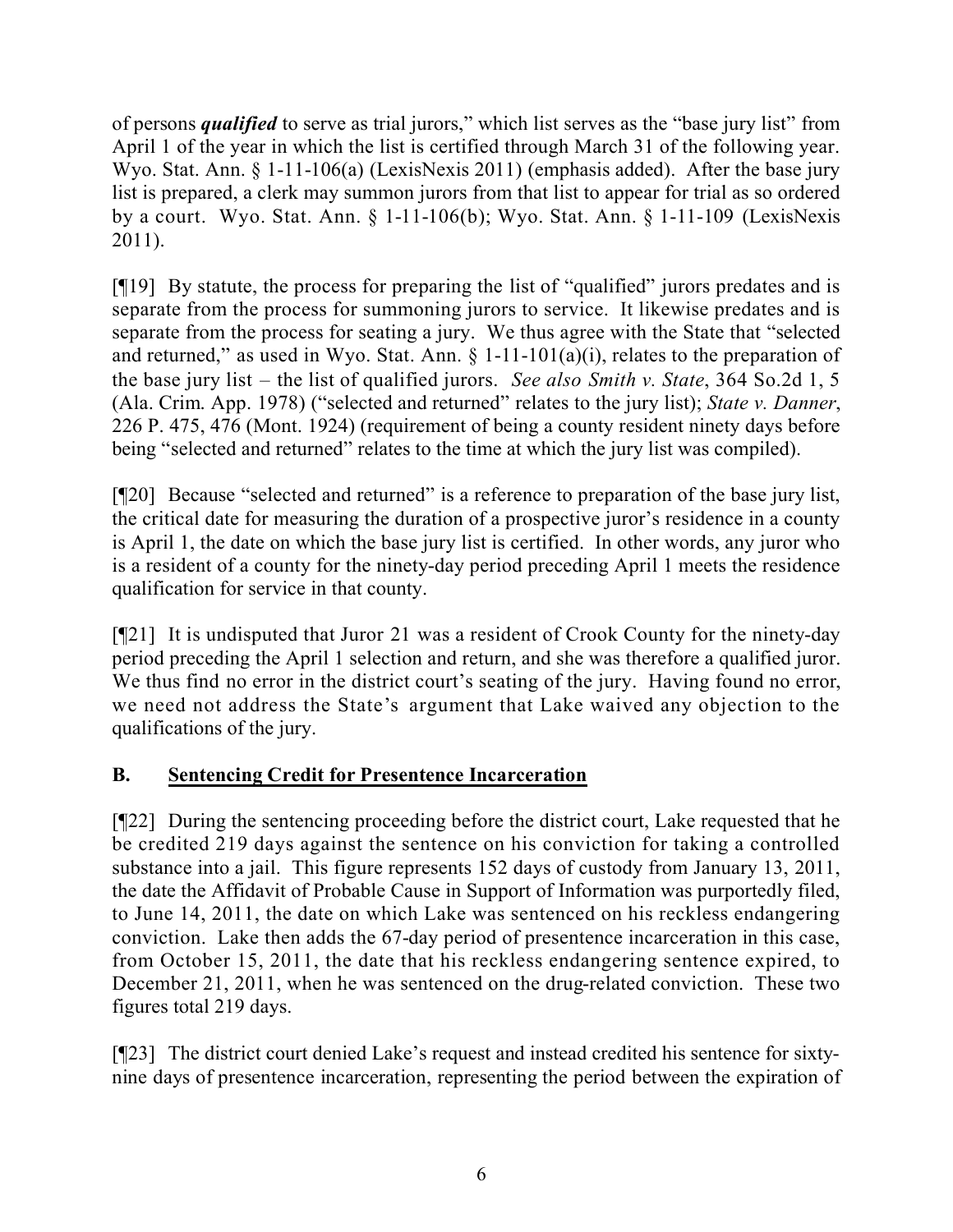his reckless endangering sentence and sentencing in the present case.<sup>1</sup> We agree with the district court and reject Lake's request for an additional credit.

[¶24] This Court has announced the following rule governing awards of credit for presentence confinement:

> A criminal defendant is entitled to credit against his sentence for the time he was incarcerated prior to sentencing, provided that the confinement was due to his inability and failure to post bond on the offense for which he was awaiting disposition. The purpose of this rule is to provide equal protection to defendants who are unable to post bond because of their indigence. A defendant is not, however, entitled to credit for the time he spent in custody when his confinement would have continued despite his ability to post bond.

*Hernandez v. State*, 2009 WY 49, ¶ 7, 205 P.3d 183, 184 (Wyo. 2009) (quoting *Gomez v. State*, 2004 WY 15, ¶ 18, 85 P.3d 417, 421 (Wyo. 2004)).

[¶25] We reject Lake's request for additional presentence confinement credit for two reasons. First, Lake was not in custody in the present case until June 1, 2011, the date on which the Information was filed and the arrest warrant executed. The probable cause affidavit that supported the Information may have been signed on January 13, 2011, but it was not filed in January. The record is clear that the probable cause affidavit was not filed as a separate document and was instead filed only as an attachment in support of the Information, on the date that the Information was filed, June 1, 2011. Lake plainly was not in custody on the drug-related charge until June 1, 2011, and he is thus not entitled to credit for any period of incarceration before that date.

[¶26] Second, our precedent is clear that a defendant is not entitled to credit for time spent serving a sentence on another charge. *See Hernandez*, ¶¶ 4-7, 205 P.3d at 183-84 (upholding district court's denial of credit for presentence confinement where credit for that confinement had already been given against a sentence on a separate offense); *Sweets v. State*, 2001 WY 126, ¶ 6, 36 P.3d 1130, 1131 (Wyo. 2001) (defendant not entitled to credit for presentence confinement against second sentence when he was serving a sentence from an unrelated crime). On June 14, 2011, Lake was sentenced to one-year of incarceration on his reckless endangering conviction, and was given credit for his entire 242-day period of presentence confinement. This effectively made his one-year sentence run from October 15, 2010, through October 15, 2011. The district court ordered Lake's sentences for his drug-related and reckless endangering convictions to run consecutively,

 $\overline{a}$ <sup>1</sup> The parties agree that this figure should have been sixty-seven days, rather than the sixty-nine days awarded by the district court, but that miscalculation is not an issue in this appeal.